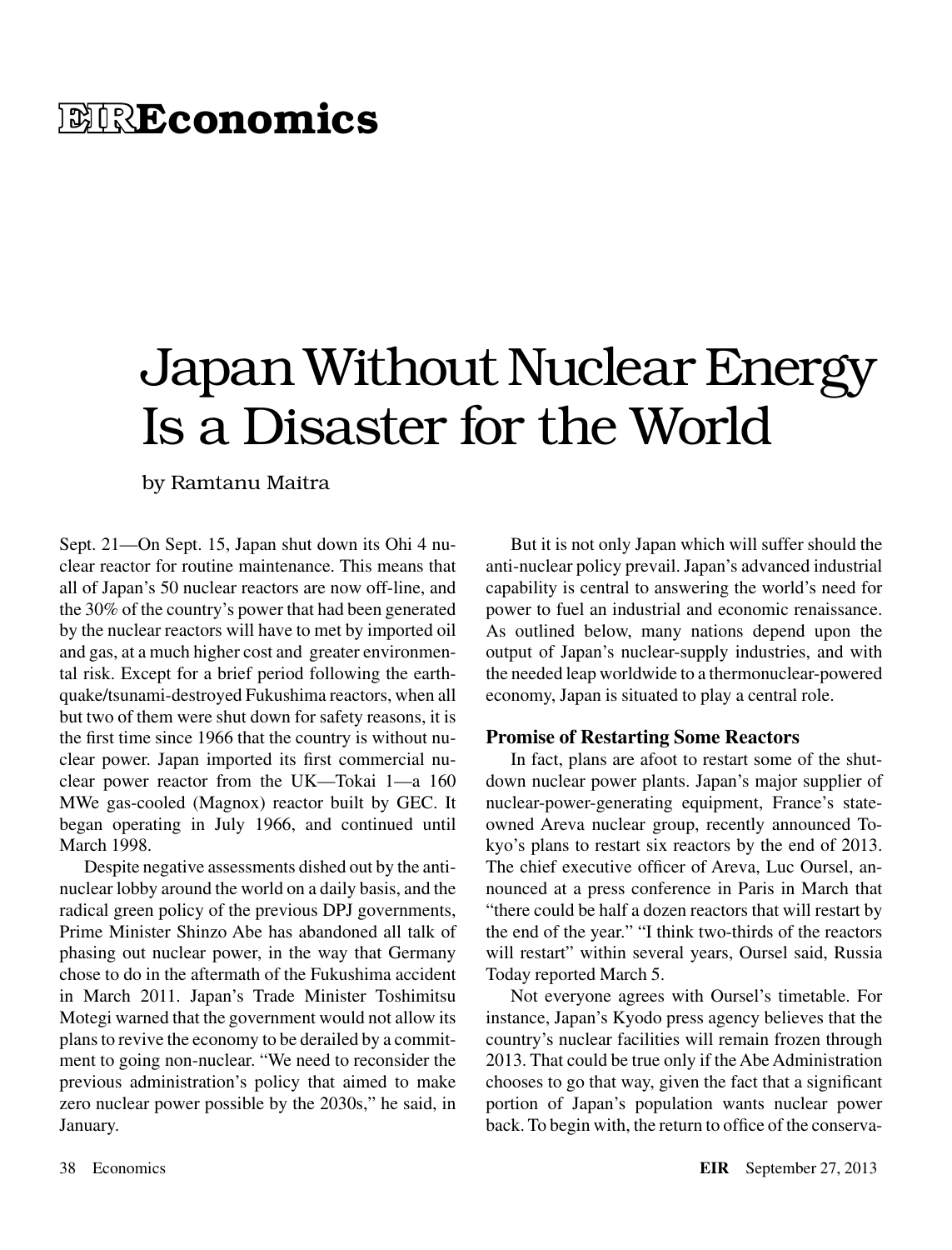

Creative Commons/JoshBerglund19 *Prime Minister Shinzo Abe has abandoned all talk of phasing out nuclear power in Japan, a stance that is supported by a majority of Japanese citizens.*

tive Liberal Democratic Party (LDP) last December effectively killed the idea of a non-nuclear Japan, which the previous administration was seemingly committed to. Abe had made it a point during his election campaign to project the importance of nuclear power for Japan's economy. Apart from backing a return to nuclear power, Abe made the export of nuclear technology a major component of his economic plan.

Japan Macro Advisors managing director and chief economist Takuji Okubo told Oil and Energy Daily, a trade news website, on July 22, that other industries besides the nuclear industry itself were potential winners in the latest national election, notably "the nuclear-related industries, like heavy machineries industries, such as Toshiba, Hitachi, etc. I don't know how popular that nuclear push policy is, but it is the policy of the LDP to revive nuclear industries in Japan."

In addition, on the domestic front, despite the best efforts of the national and international anti-nuclear lobby, in September 2011, the pro-nuclear Mayor Shigemi Kashiwabara was re-elected in Kaminoseki, over his opponent who ran on an anti-nuclear platform. That election took place a few months after the Fukushima catastrophe, at a time when images of Fukushima were being exploited to the full by the anti-nuclear lobby. This election, therefore, can be judged as a watershed that clearly showed the majority of people's loyalty to the Kaminoseki mayor who supports the building of a new nuclear plant.

## **What Is at Stake**

Hence, it is a certainty that some, if not many, of the off-line nuclear reactors will be put back on the grid over the next couple of years. However, that delay itself could cost Japan, along with the rest of the world, dearly. In this context, what Abe must also ensure in the coming days is that Japan's nuclear power growth and all its inter-related aspects, such as the power-generation, heavy engineering industry associated with the nuclear industry, and research and development, do not get compromised. Such a compromise could deliver a heavy blow to Japan's economic, scientific, and technological future.

Last December, after he took office, Abe made clear that nuclear power remains essential for Japan (the growth in capacity from low energy-flux-density "green" sources, such as solar, wind, and other socalled "renewables," can never meet the world's growing need for energy), and that the world's number-three economy cannot afford the mounting costs of importing gas and oil. This is a challenge that he will have to face, now that the nuclear reactors are all off-line.

When he came to power in December 2012, Abe made clear that his administration would focus on reviving the nation's economy from the moribund state it has been in for at least 15 years. He announced a big fiscal expenditure program, despite Japan's heavy debt burden.

Abe said he would relax a variety of government controls, to attract private investment in medical, health, information technology, agriculture, energy, public infrastructure, etc., and to finance thse programs also through a supplementary government budget filled with new public-works spending; and a program of reforms to achieve growth through stimulating private investment more broadly. The administration quickly swung into action with policies aimed at lifting the economy out of its long-lasting doldrums.

Abe appointed Haruhiko Kuroda, who had served for eight years at the Asia Development Bank, to implement a strong reflationary program through the Bank of Japan (BoJ).

#### **Increasing Trade Deficits and Uncertainties**

It is evident that the prime minister's economic program could run aground because of the huge additional expenses that the shutdown of the nuclear reactors will incur to the national economy day in and day out. The bad news is already out. Japan posted its widest August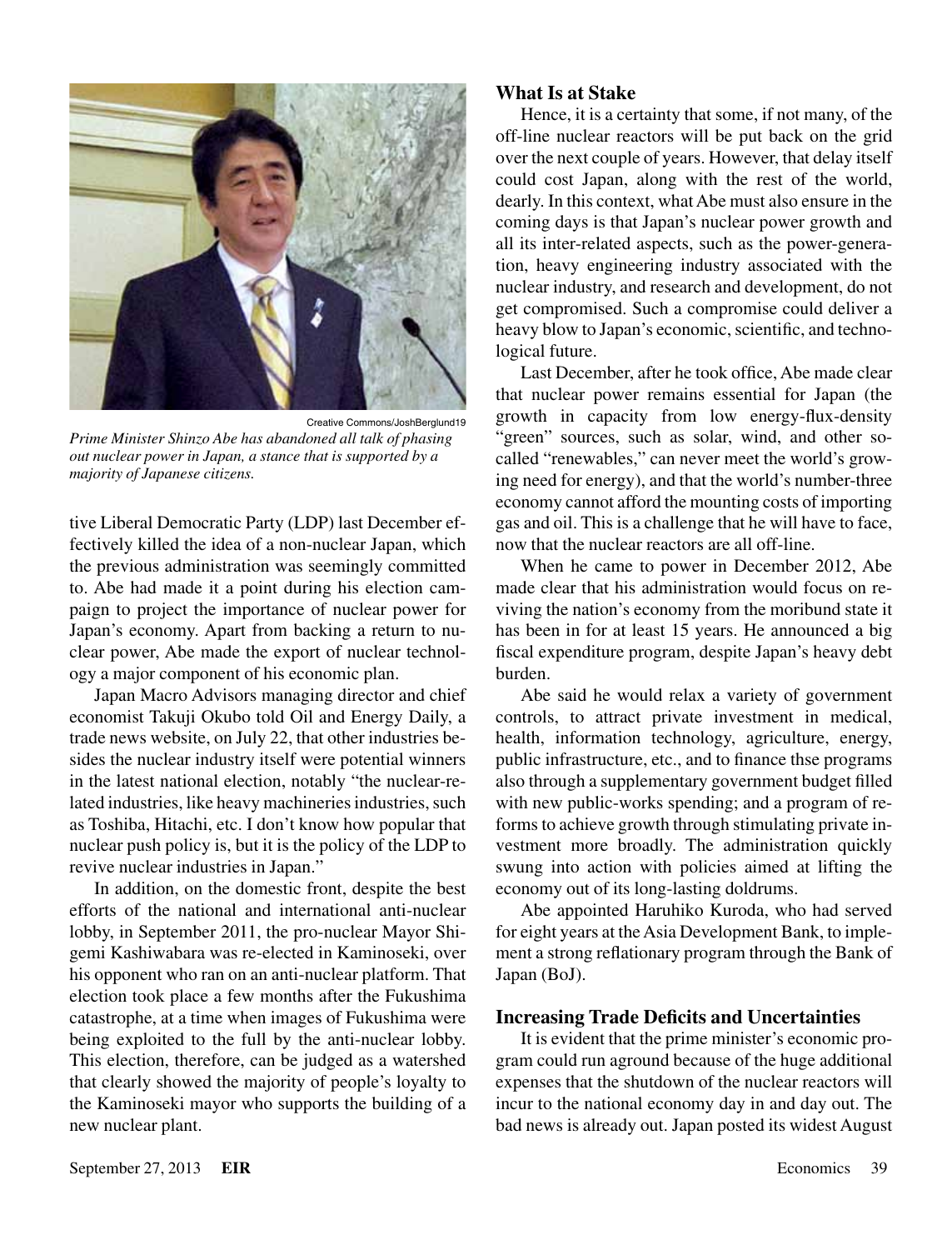trade deficit on record last month, as the country's soaring energy costs overshadowed a rise in exports to a three-year high. Exports climbed 14.7% in August to 5.8 trillion yen (£36.5 billion), as the weaker yen continued to boost demand for Japanese motor vehicles.

However, the rise in exports was more than offset by a  $16\%$ jump in imports, to 6.7 trillion yen. Coal imports rose 5% to 200 billion yen in August, while liquified natural gas (LNG) imports from the Middle East rose 19.1% to 182 billion yen. Japan, the world's largest buyer of LNG, imported a record 87.3 million metric tons (mt) in 2012, up 11.2% year-on-year. Its LNG imports last year cost an average of \$864.07/mt (\$16.60/MMBtu), up 13.4% from 2011. As the imports continue to mount, and the



Kansai Electric Power Co.

*With the shutdown of the Ohi nuclear reactor (shown here) for maintenance, all of Japan's 50 nuclear plants are now off-line. But there is strong support from Prime Minister Abe for reviving the nuclear industry.*

cost of LNG goes up, the fuel import bill for 2013 will be significantly higher, some analysts point out.

Japan's reliance on imported oil and gas has surged from about 60% of energy consumption to about 85%, thanks to the shutdown of the nuclear power plants. Japan posted a trade deficit in 2011 for the first time in 31 years, and another deficit of 8.2 trillion yen (\$82.4 billion) in 2012. About half of the increase stemmed from rising fuel costs, according to Trade Minister Motegi.

Without nuclear power, Japan would have to build natural gas power plants. According to Paul Joskow, president of the Alfred P. Sloan Foundation and a former professor of economics at MIT, "In Japan, natural-gas power plants can cost several times as much to operate as nuclear power plants,"

Moreover, Japan cannot but realize that the Middle East, a major source of LNG, is mired in turmoil, which threatens to disrupt the normal flow of oil and gas out of the area. Under those circumstances, Japan's industries, which are the backbone of its economy, will come to a halt, posing a threat the population as a whole.

Makoto Yagi, chairman of the Federation of Electric Power Companies, told reporters in Tokyo on Sept. 13 that Japan may not have enough capacity this Winter without nuclear power. Japan's 10 regional power companies are still assessing Winter power demand and supply, Yagi said.

#### **The World Needs Japan's Nuclear Industry**

In addition to the economic and social turmoil that awaits Japan itself because of its decision to close down its nuclear reactors, even temporarily, the entire world's nuclear industry may undergo another shock. The hype about the "Fukushima disaster," and how it threatens the entire world, has become the mantra to convince the world to reject nuclear power, without pointing out that the so-called "Fukushima disaster" did not claim a single life. The cost of abandoning the Fukushima reactors was substantial, but it did not kill anyone.

Here are some of the reasons that the slowing down of Japan's heavy industry threatens the world nuclear power generation capability:

• The largest and best-known supplier of heavy forgings in the world is Japan Steel Works (JSW), founded in 1907 by two British companies and a Japanese partner, Hokkaido Steel & Iron Co. It produces large forgings for reactor pressure vessels, steam gen